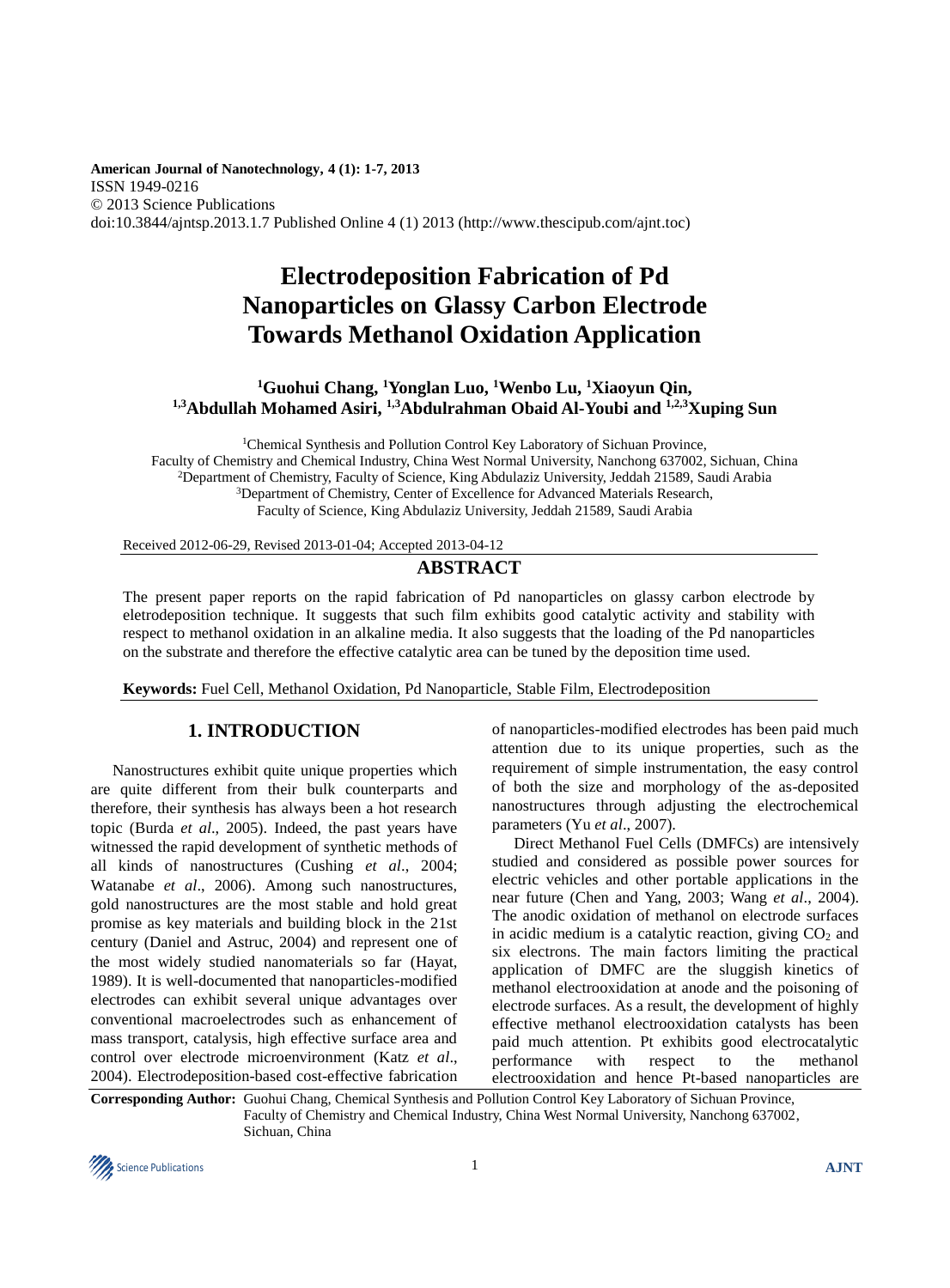intensively used as a catalyst for applications in DMFC (Hsu *et al*., 2010), but its high cost and limited supply of Pt constitute a major barrier to the development of DMFC. It is therefore highly desirable to develop lowcost non-Pt electrocatalysts with comparable or improved kinetics for methanol oxidation. Indeed, many non-Pt metals have recently been investigated (Jafarian *et al*., 2006; Heli *et al*., 2004). Among such metals, Pd is a good electrocatalyst for methanol in alkaline solution (Xu *et al*., 2007a; 2007b; Singh *et al*., 2009) and its abundance is at least fifty times more than that of Pt on earth (Liu *et al*., 2007; 2009). In addition, Ha *et al.* (2005) have demonstrated that Pd and Pd/C catalysts can overcome the CO-poisoning effect and thus lead to high performance in DMFCs. On the other hand, catalyst support is considered as an important factor that influences its activity. Researchers have found that carbon materials can improve the activity and stability of the catalysts employed in fuel cells (Yoo *et al*., 2008; Bessel *et al*., 2001; Joo *et al*., 2006; Bang *et al*., 2007; Xu *et al*., 2008; Zhao *et al*., 2010; Serp *et al*., 2003; Dong *et al*., 2010). However, above methods have their inherent drawbacks, such as the pre-synthesis of nanoparticles of catalysts and the modification of both the carbon substrates and the nanoparticles to effectively immobilize the nanoparticles on the substrates. The present paper demonstrates the use of electrodeposition technique to the rapid fabrication of Pd nanoparticles on bare Glassy Carbon Electrode (GCE) surface. It suggests that such film exhibits good catalytic activity and stability for the electrooxidation of methanol. It also suggests that the loading of the Pd nanoparticles on the substrate and therefore the effective catalytic area can be tuned by the deposition time used.

## **2. MATERIALS AND METHODS**

H<sub>2</sub>PdCl<sub>4</sub>, H<sub>2</sub>SO<sub>4</sub>, HCl, NaOH, CH<sub>3</sub>OH were purchased from Aladdin Reagent Database Inc. (Shanghai, China) and used as received without further purification. All aqueous solutions were made with double-distilled water. Electrodeposition was carried out with a CHI660D electrochemical workstation (Shanghai, China) in a three electrode cell, with the use of a Ag/AgCl (saturated KCl) as reference electrode, a platinum coil as auxiliary electrode and a Glassy Carbon (GC) disk electrode (3 mm in diameter) as the working electrode. All electrochemical measurements were performed in a conventional three-electrode cell. Scanning Electron Microscopy (SEM) was made on a JSM6330F (JEOL, Japan).

The GCE was pretreated using the following process. First, the surface of a GCE was polished with 1.0 and 0.3 μm α-alumina powders in sequence, rinsed thoroughly with twice distilled water and placed in a water-filled ultrasonic bath over a 2 min period. After dried in air, Pd nanoparticles was grown on the GCE by electrodeposition in a solution containing  $5 \text{ mM H}_2$ PdCl<sub>4</sub> and 0.5 M HCl at-0.2 V (vs Ag/AgCl) over a 200 s period (the resulting Pd nanoparticles-supported GCE is denoted as Pd/GCE). After the electrodeposition, the modified electrodes were rinsed twice in water and air-dried at room temperature for characterization and further use.

### **3. RESULTS**

**Figure 1** shows typical SEM image of as-prepared Pd structures, indicating the GCE substrate is covered by flower-like Pd structures with diameters in the range of 300-500 nm. A local view of one Pd flower (inset) further reveals the Pd structure consists of small nanoparticles. It is worthwhile mentioning that such Pd flowers exhibit no observable change on the substrate after it is subjected to a sonication process for several minutes, indicating that the Pd flowers are very stable (Xu *et al*., 2007a; 2007b; Singh *et al*., 2009).

**Figure 2** shows CV curves of the Pd/GCE in a 0.5 M NaOH solution at 0.05 V/s. The Pd electrodeposition was performed in solution containing  $5 \text{ mM } H_2$ PdCl<sub>4</sub> and  $0.5 \text{ m}$ M HCl at-0.2 V over a period of time of 0, 50, 100 200, 400 and 800 s. The appearances of well-defined feature peaks of Pd electrodes corresponding to hydrogen adsorption-desorption at-0.1-0 V, below-0.1V is hydrogen absorption and evolution and palladium-oxide formation at 0.6-1.2 V and reduction at 0.46 V, demonstrating the successful deposition of Pd on GCE.

**Figure 3 and 4** shows CV curves of the Pd/GCE in a 0.5 M NaOH solution at 0.05 V/s in the presence of 1.0 M CH3OH. The Pd electrodeposition was performed in solution containing 5 mM  $H_2PdCl_4$  and 0.5 M HCl at-0.2 V over a period of time of 0, 50, 100, 200, 400 and 800 s. It is clearly observed that the peak currents of both the forward and reverse CV scan increase with increase in the deposition time, which can be attributed to that increased deposition time leads to more Pd nanoparticles on GCE surface and hence larger effective catalytic area of Pd as well as higher catalytic current, that is, deposition time can exert good control over the formation of Pd nanoparticles on the electrode surface.

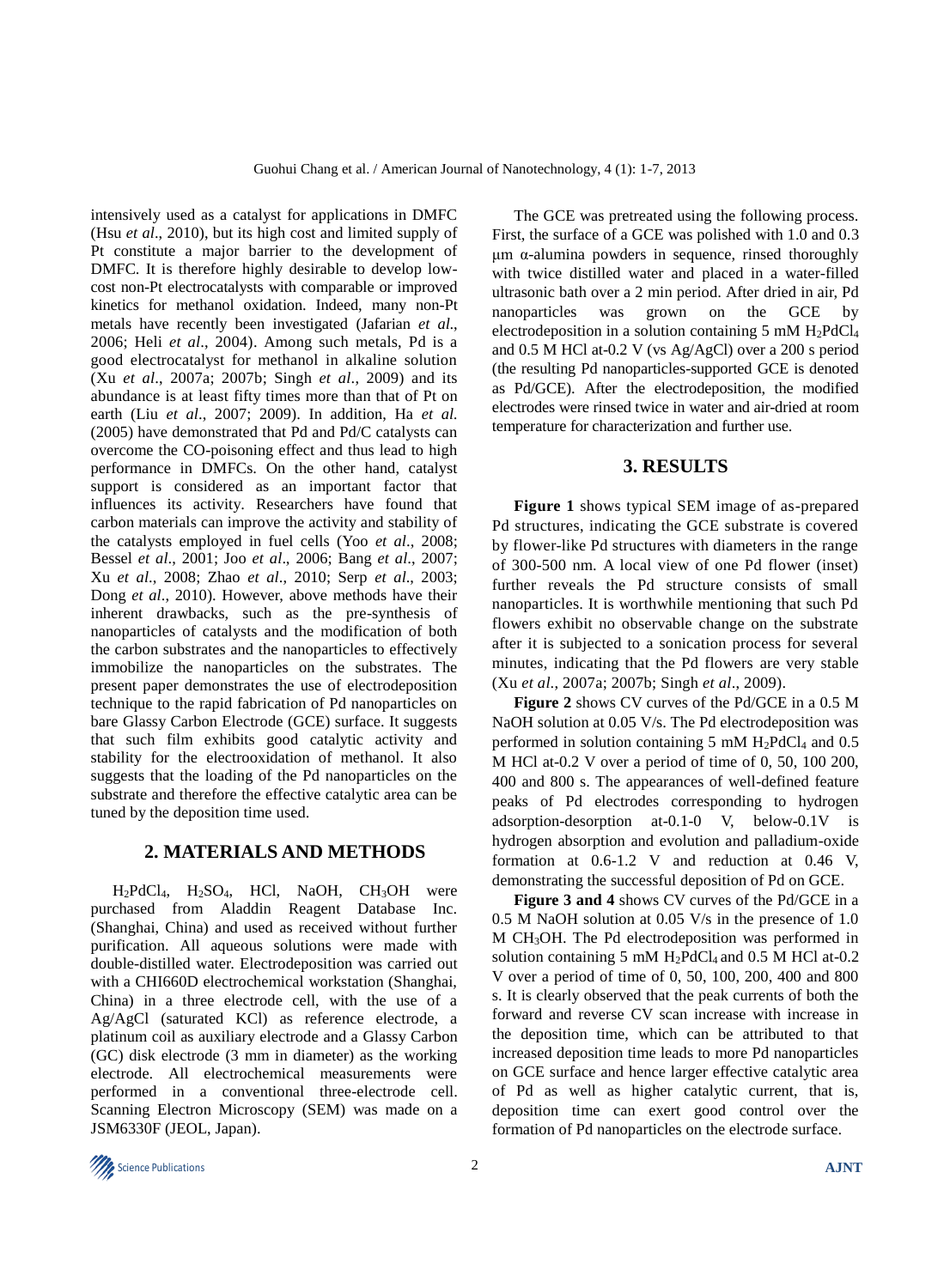

Guohui Chang et al. / American Journal of Nanotechnology, 4 (1): 1-7, 2013

Fig. 1. Typical SEM image of the Pd structures electrodeposited on GCE in a solution containing 5 mM H<sub>2</sub>PdCl<sub>6</sub> and 0.5 M HCL at -0.2 V over a 200-s period. Inset shows the local view of one Pd flower



**Fig. 2.** Cyclic voltammetry (CV) curves of the Pd/GCE in a 0.5 M NaOH solution at 0.05 V/s. The Pd electrodeposition was performed in solution containing 5 mM H2PdCl<sup>4</sup> and 0.5 M HCl at -0.2 V over a period of time of 0, 50, 100 200, 400 and 800 s

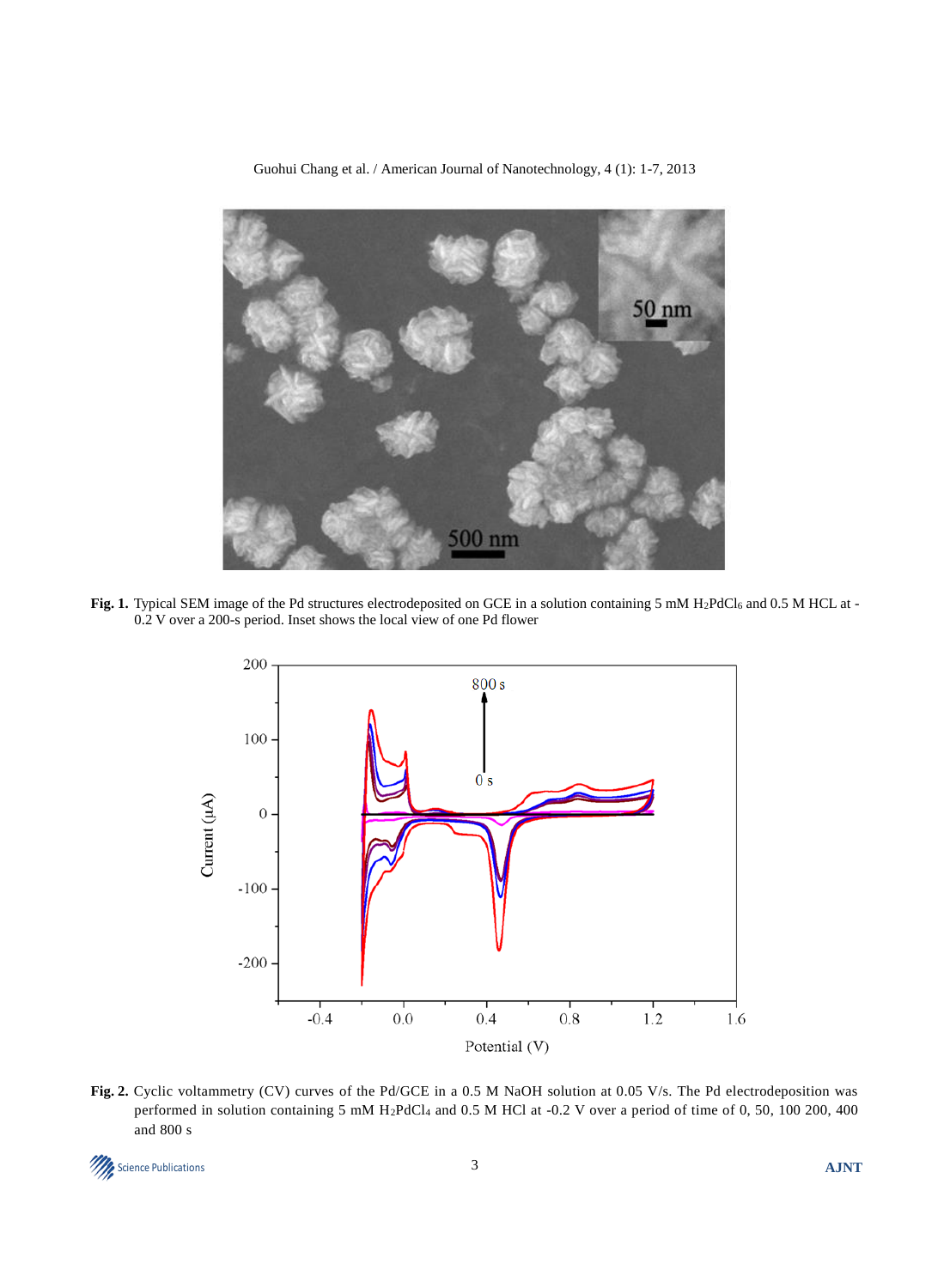#### Guohui Chang et al. / American Journal of Nanotechnology, 4 (1): 1-7, 2013



**Fig. 3.** CV curve of the Pd/GCE at 0.05 V/s in a 0.5 M NaOH solution in the presence of 1.0 M CH3OH. The Pd electrodeposition was performed in solution containing 5 mM H2PdCl<sup>4</sup> and 0.5 M HCl at -0.2 V for 200 s



**Fig. 4.** CV curves of the Pd/GCE in a 0.5 M NaOH solution at 0.05 V/s in the presence of 1.0 M CH3OH. The Pd electrodeposition was performed in solution containing 5 mM H2PdCl<sup>4</sup> and 0.5 M HCl at-0.2 V over a period of time of 0, 50, 100, 200, 400, 800 s

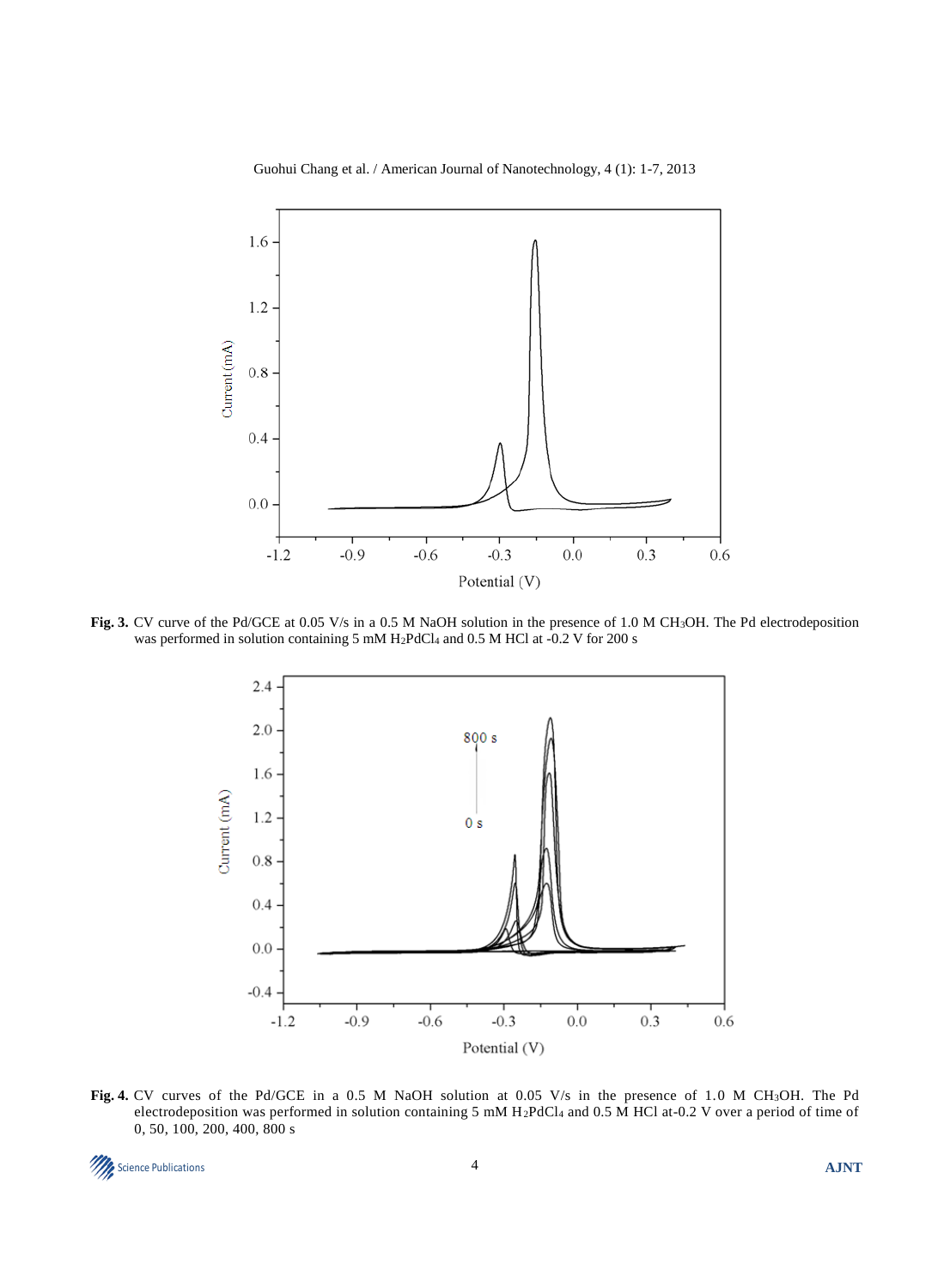#### Guohui Chang et al. / American Journal of Nanotechnology, 4 (1): 1-7, 2013



**Fig. 5.** Chronoamperometry of Pd/GCE in 0.5 M NaOH+1 M CH3OH at an constant potential of-0.1V at 25°C

It is well known that the stability of catalysts is important for the application of fuel cell. So the longterm stability of the catalytic performance was then investigated by chronoamperometric measurements where the current density-time (I-t) curves at constant potentials were recorded (Chen and Chen, 2011). **Fig. 5** shows the chronoamperometric curves of Pd/GCE in 0.5 M NaOH $+1$  M CH<sub>3</sub>OH at an applied potential of  $-0.1$  V over 2000 s period. The rapid current decay in the first 100 s showed the poisoning of the electrocatalysts, likely due to the formation of intermediate and some poisoning species during the methanol oxidation reaction (Zhao *et al*., 2011). With the poisoning of COlike intermediates, the current density decayed in the first 400 s and attained a steady state thereafter, indicating that these Pd flowers form very stable film on GCE surface and also exhibit stable catalytic performance towards methanol oxidation.

## **4. DISCUSSION**

It can be seen that the peak currents increase with increase in the deposition time, suggesting the loading of Pd on GCE can be simply controlled by varying the deposition time. By means of the reduction chemisorbed

oxygen methods and CV (Grigoriev *et al.*, 2008; Korovin, 1976), the Electrochemical Active Surface area (EAS) of Pd with different electrodeposition time ranging from 0- 800 s can be calculated by the following calculation Equation 1 (Nikiforova *et al.*, 2010):

$$
EAS = \frac{Q_0}{0.42} \tag{1}
$$

where,  $Q_0$  (mC) is the quantity of electricity spent for removal of a monolayer of atomic oxygen adsorbed on the Pd surface, 0.42 mC is the quantity of electricity consumed for an oxygen monolayer formation on a surface area of  $1 \text{ cm}^2$ . The EAS of Pd with different electrodeposition time ranging from 0-800 s are thus determined to be 0, 1.141 cm<sup>2</sup>, 1.283 cm<sup>2</sup>, 1.347 cm<sup>2</sup>, 1.87 cm<sup>2</sup>, respectively.

It is also established that the ratio of the forward anodic peak current density  $(I_F)$  to the reverse anodic peak current density  $(I_R)$  can be used to describe the catalyst tolerance to CO and other carbonaceous species. In our present study, it is seen that the onset of methanol oxidation peak is about-0.50 V and the peak potential position is at about -0.15 V in the forward scan. Another oxidation peak in the reverse scan is observed at about - 0.29 V. The corresponding ratio of  $I_F/I_R$  is measured to be

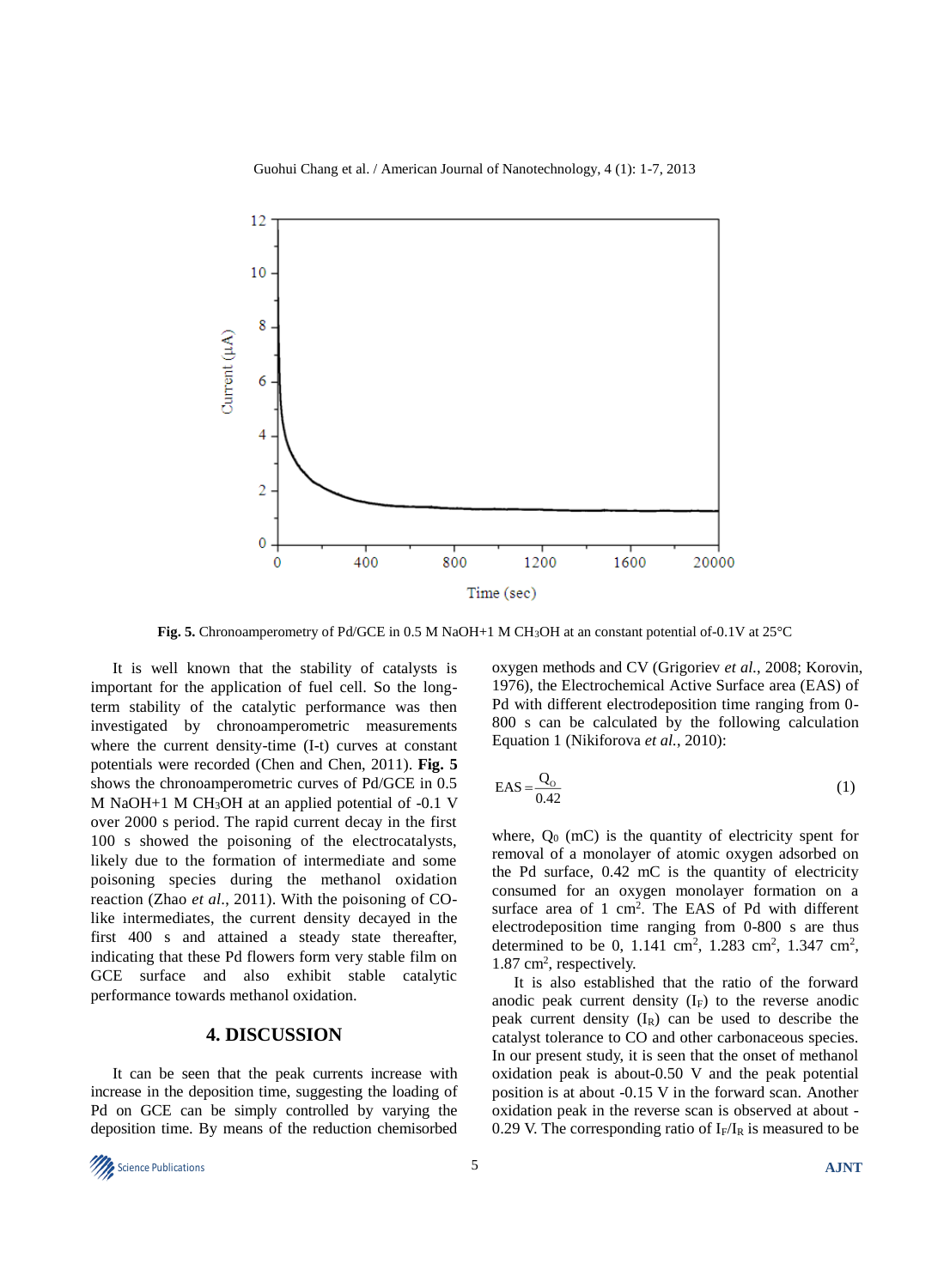about 3.9, which is higher than the Pd-modified macroporous Pt (the  $I_F/I_R$  value is 1.18) and the Pd nanoparticles supported on 2-Aminophenoxazin-3-one (APZ) functionalized multi-walled carbon nanotubes (Pd/APZ-MWCNTs) (Du *et al.*, 2009; Xu *et al.*, 2007a) (the  $I_F/I_R$  value is 1.93). It suggests that the Pd film thus formed generates a high complete oxidation of methanol to carbon dioxide. Above observations indicate that GCE-supported Pd film could serve as an ideal candidate for direct methanol fuel cell electrodes.

## **5. CONCLUSION**

In summary, electrodeposition has been proven to be an effective method for the rapid fabrication of film of Pd nanoparticles on bare glassy carbon electrode. The resulting film is stable and exhibits good catalytic activity with respect to methanol oxidation in an alkaline media. The loading of the Pd nanoparticles on the substrate can be rationally controlled by the deposition time. Such Pd film may find application in direct methanol fuel cell.

#### **6. REFERENCES**

- Bang, J.H., K. Han, S.E. Skrabalak, H. Kim and K.S. Suslik, 2007. Porous carbon supports prepared by ultrasonic spray pyrolysis for direct methanol fuel cell electrodes. J. Phys. Chem. C, 111: 10959-10964. DOI: 10.1021/jp071624v
- Bessel, C.A., K. Laubernds, N.M. Rodriguez and R.T.K. Baker, 2001. Graphite nanofibers as an electrode for fuel cell applications. J. Phys. Chem. B, 105: 1115- 1118. DOI: 10.1021/jp003280d
- Burda, C., X. Chen, R. Narayanan and M.A. El-Sayed, 2005. Chemistry and properties of nanocrystals of different shapes. Chem. Rev., 105: 1025-1102. DOI: 10.1021/cr030063a
- Chen, C.Y. and P. Yang, 2003. Performance of an airbreathing direct methanol fuel cell. J. Power Sources, 123: 37-42. DOI: 10.1016/S0378- 7753(03)00434-8
- Chen, W. and S. Chen, 2011. Iridium-platinum alloy nanoparticles: Composition-dependent electrocatalytic activity for formic acid oxidation. J. Mater. Chem., 21: 9169-9178. DOI: 10.1039/C1JM00077B
- Cushing, B.L., V.L. Kolesnichenko and C.J. O'Connor, 2004. Recent advances in the liquid-phase syntheses of inorganic nanoparticles. Chem. Rev., 104: 3893- 3946. DOI: 10.1021/cr030027b
- Daniel, M.C. and D. Astruc, 2004. Gold Nanoparticles: Assembly, supramolecular chemistry, quantum-sizerelated properties and applications toward biology, catalysis and nanotechnology. Chem. Rev., 104: 293-346. DOI: 10.1021/cr030698+
- Dong, L., R.R.S. Gari, Z. Li, M.M. Craig and S. Hou, 2010. Graphene-supported platinum and platinumruthenium nanoparticles with high electrocatalytic activity for methanol and ethanol oxidation. Carbon, 48: 781-787. DOI: 10.1016/j.carbon.2009.10.027
- Du, Y., K. Lv, B. Su, N. Zhang and C. Wang, 2009. Electro-reduction of oxygen and electro-oxidation of methanol at Pd monolayer-modified macroporous Pt electrode. J. Appl. Electrochem., 39: 2409-2414. DOI: 10.1007/s10800-009-9928-9
- Grigoriev, S.A., P. Millet and V.N. Fateev, 2008. Evaluation of carbon-supported Pt and Pd nanoparticles for the hydrogen evolution reaction in PEM water electrolysers. J. Power Sources, 177: 281-285. DOI: 10.1016/j.jpowsour.2007.11.072
- Ha, S., R. Larsen and R.I. Masel, 2005. Performance characterization of Pd/C nanocatalyst for direct formic acid fuel cells. J. Power Sources, 144: 28-34. DOI: 10.1016/j.jpowsour.2004.12.031
- Hayat, M.A., 1989. Colloidal Gold: Principles, Methods and Applications. 1st Edn., Academic Press, San Diego, ISBN-10: 0123339278, pp: 536.
- Heli, H., M. Jafarian, M.G. Mahjani and F. Gobal, 2004. Electro-oxidation of methanol on copper in alkaline solution. Electrochim. Acta, 49: 4999-5006. DOI: 10.1016/j.electacta.2004.06.015
- Hsu, C.H., H.Y. Liao and P.L. Kuo, 2010. Aniline as a dispersant and stabilizer for the preparation of Pt nanoparticles deposited on carbon nanotubes. J. Phys. Chem. C, 114: 7933-7939. DOI: 10.1021/jp100328f
- Jafarian, M., R.B. Moghaddam, M.G. Mahjani and F. Gobal, 2006. electro-catalytic oxidation of methanol on a Ni-Cu alloy in alkaline medium. J. Applied Electrochem., 36: 913-918. DOI: 10.1007/s10800- 006-9155-6
- Joo, S.H., C. Pak, D.J. You, S.A. Lee and H.I. Lee *et al*., 2006. Ordered Mesoporous Carbons (OMC) as supports of electrocatalysts for Direct Methanol Fuel Cells (DMFC): Effect of carbon precursors of OMC on DMFC performances. Electrochim. Acta, 52: 1618-1626. DOI: 10.1016/j.electacta.2006.03.092